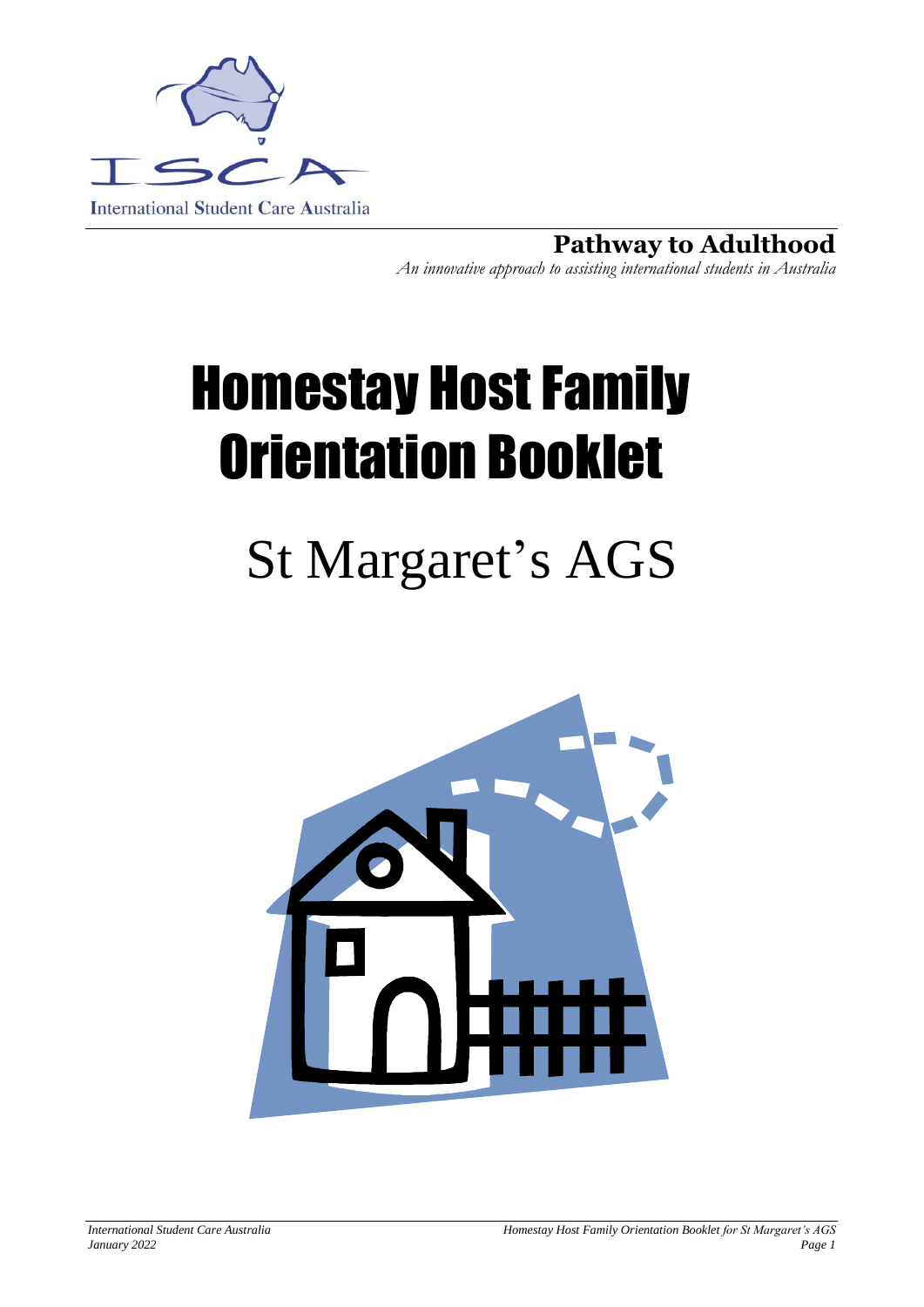# **NOTES**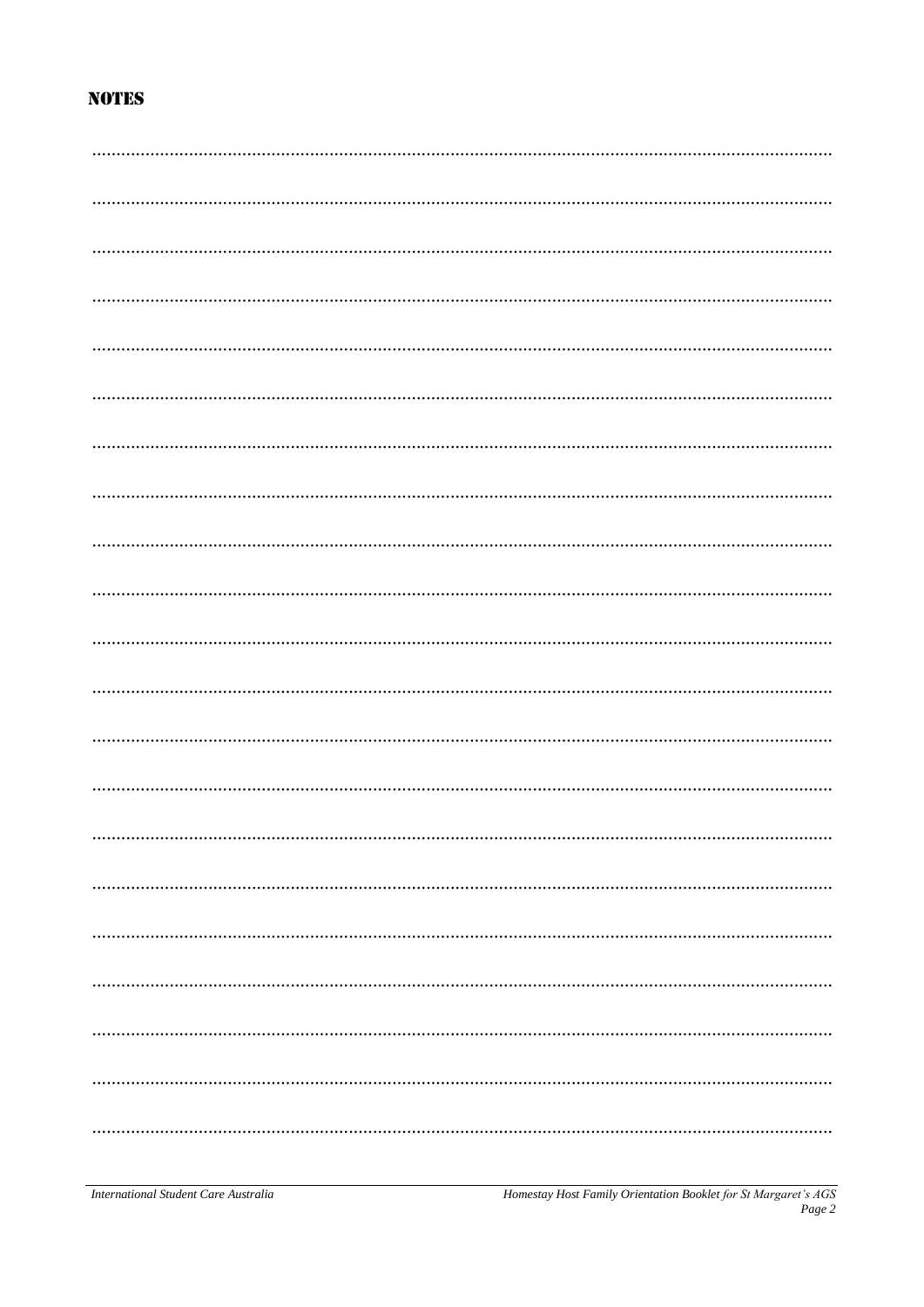#### Introduction

**International Student Care Australia (ISCA)** would like to express our genuine appreciation to you for opening your hearts and your home to an international student. This is a unique opportunity for a young international student to be part of an Australian family and enjoy the Australian way of life. We hope you will encourage your student to become a member of your family in every way. This booklet is designed to give you some practical guidelines to help you prepare for, adjust to, learn from and enjoy your international student. Your kindness and generosity will help build wonderful memories that will last a lifetime for both you and your student. It will enable you to have a greater understanding and appreciation of international cultures and values. So, relax and enjoy!

If there is anything our staff can do, at any time, to assist you in preparing for, or caring for one of our students, please do not hesitate to contact us. We are available to help you!

#### Mission Statement

It is the goal of ISCA to create safe environments for Homestay Students and an environment in which they can successfully pursue their academic careers and personal development.

#### STATEMENT OF COMMITMENT

ISCA believes all Homestay Students have the right to feel safe from harm, be listened to, be involved in decisions that affect them, have their cultural values respected, not be unjustly discriminated against on the basis of their status, activities, expressed opinions or beliefs of their parents or carers, and have their best interests considered.

#### CODE OF CONDUCT

All our homestay host families must comply with ISCA's Code of Conduct. If you wish to have a copy of this document, you can ring the office to request a copy to be mailed to you.

#### Risk Management (Child Protection) Plan

To ensure compliance with Queensland State Government legislation, ISCA has developed a Risk Management (Child Protection) Plan that applies to all our families and partners. To read this document, you can request a hard copy to be mailed to you by telephoning the office.

#### CONTACT DETAILS

| <b>ISCA Office</b>       | 24 Reginald Ave, Arana Hills Qld 4054<br>E-mail: isca@isca.net.au |
|--------------------------|-------------------------------------------------------------------|
| Postal Address           | P O Box 114, Woody Point Qld 4019                                 |
| Director                 | John Coade<br>Email: isca@isca.net.au                             |
| Homestay Co-ordinator    | Kim Lingard<br>Email: kim@isca.net.au                             |
| <b>Emergency Contact</b> | John: 0427 269 360<br>Kim : 0427 993 270                          |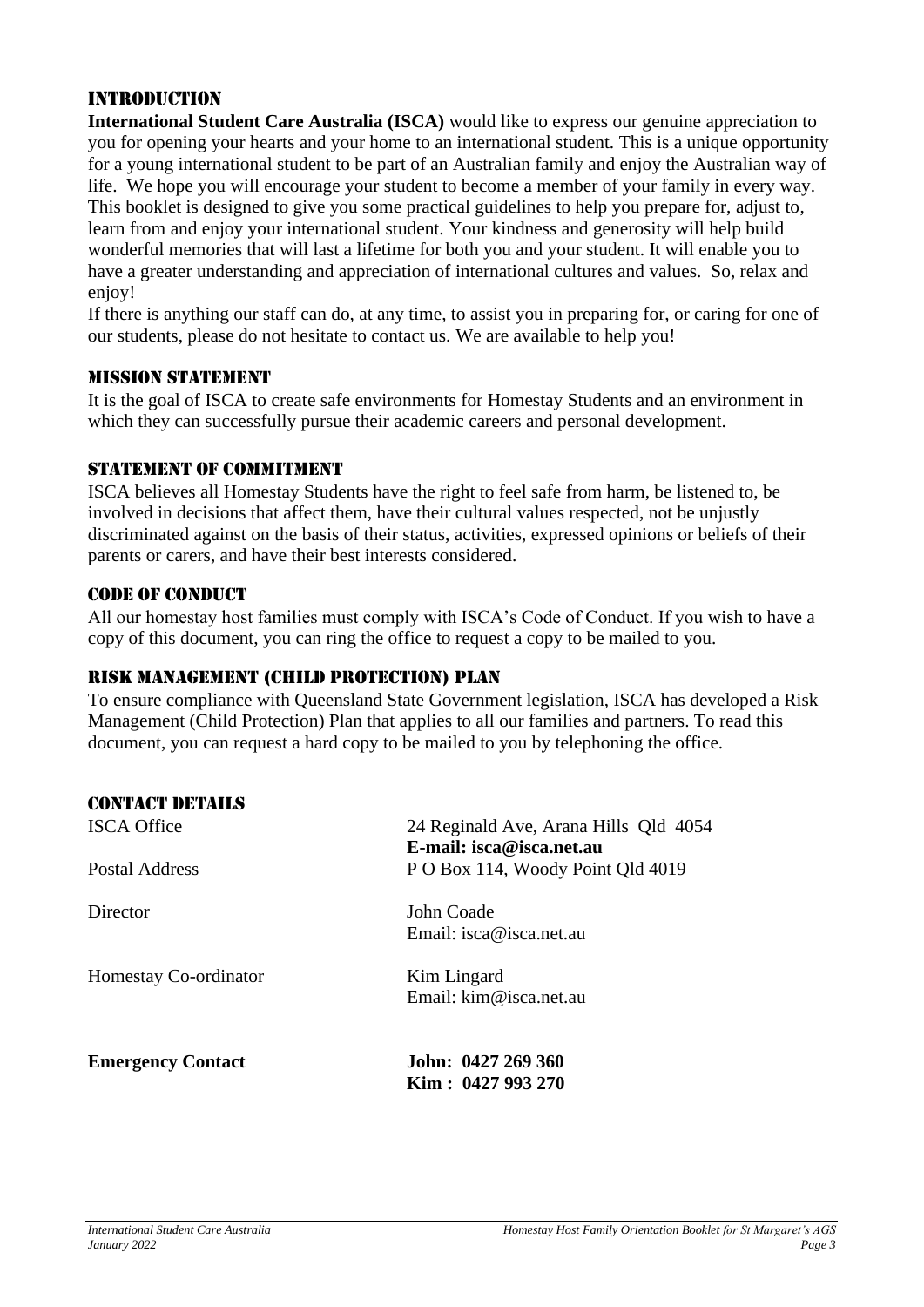# FIRST THINGS FIRST …

Remember, there is no set formula to follow to make your student feel happy and welcome in your home. However, you may want to try some of the following ideas to make you and your student feel at home with each other:

- Find out what your student's preferred name or nickname is and have everyone practise pronouncing it.
- Help your student talk. Keep talking slowly (but not loudly!) they don't need to understand every word to get the idea.
- Point out vocabulary words around the house "your bed", "towel", "bathroom", "dog", "tree", "garage", etc.
- Take a walk around your neighbourhood to help your student locate the house and feel comfortable in the area. Draw a map showing your home, school, friends, shops, bus stops etc.
- Help your student pronounce your street name, address and family name. Write them down so that your student can keep it in his or her wallet at all times. Recommend he or she memorises your telephone number and understands how a pay phone works. If your student has a mobile phone ensure that you both exchange numbers.
- Encourage your student to go to bed early, especially in the first week to adjust to their new environment. It takes a lot of energy to concentrate on speaking English all the time in their new surroundings so encourage your student to have plenty of rest.



#### ON TO OTHER THINGS …

#### Passport and International Ticket

Please encourage the student to keep these in a safe place in your home.

# OVERSEAS Student Health Cover (OSHC)

Medicare is not available to an international student on a student or visitor visa. Instead, cover for students is called Overseas Student Health Cover (OSHC). This is compulsory and organised by the student's school through Medibank Private. The school will pay the premium direct to Medibank Private and pass the membership card on to the student. If you need to take your student to visit a medical practitioner or doctor, the student should pay the account at the time of the visit and then claim a refund from Medibank Private using the membership card supplied to your student by their Australian school.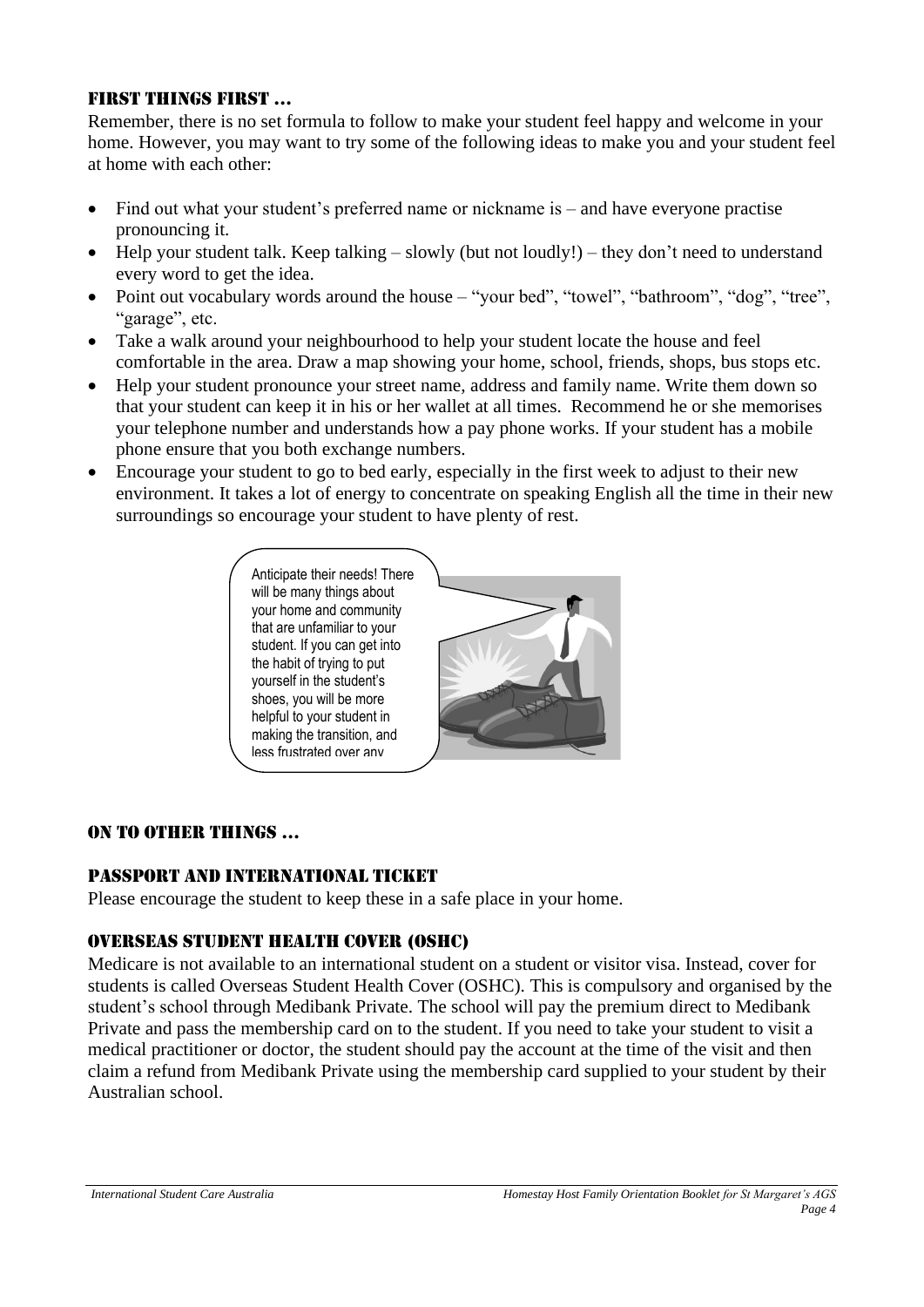#### Illness

If the student becomes unwell, you may give them medication that is safe to take, provided they do not have known allergies; otherwise make an appointment and take them to see a doctor who may

prescribe medication. If the student needs any emergency procedure, please contact ISCA immediately who will contact the student's agent and/or their natural parents.

#### HYGIENE

Every culture has different standards of cleanliness. For example, bathing once a week may be socially acceptable in some countries, however, you need to tell the student that in Australia, we normally bathe daily.

Let your student know that Australia is a very dry country and water is scarce and it is expected that people will not spend a lot of time in the shower. You should also stress that Australia is currently experiencing a drought and everyone needs to conserve



Your student is a child in a foreign country and will require your assistance to visit a medical centre or doctor

water, such as by turning off the tap while cleaning teeth and taking short showers. Let them know what length of time is acceptable in the shower.

#### **MANNERS**

Remind your homestay student to use 'please' and say 'thank you' when appropriate. In general, manners are important to Australians, but something that is not considered rude in some countries may sound rude or abrupt to us.

#### **COMMUNICATION**

Speak slowly and clearly and try not to use broken English. Avoid falling into the trap of talking louder when addressing the international student. Be prepared to rephrase your questions or statements to make it easier or them to understand. Having a dictionary around may be handy.



something, please ask!

#### Interaction with the family

It is important for you to encourage the student to become part of your family and a great way of doing this is by getting them involved in your daily activities. For example shopping, visiting relatives or trips away. You may ask the student to pay for activities such as excursions, movies and other forms of entertainment. Generally, ISCA advises that the international student should become part of the Australian family. In this way, the host family and the student will have a happy time and the student will return to their homeland after a most enjoyable cultural experience.

#### Handling Problems and Issues

For various reasons or at certain times (anniversaries, birthdays, Christmas etc), the homestay student may be missing home. ISCA personnel are available 24 hours-a-day to assist both the international student and the Australian homestay family during these times. Here are some suggestions that may help: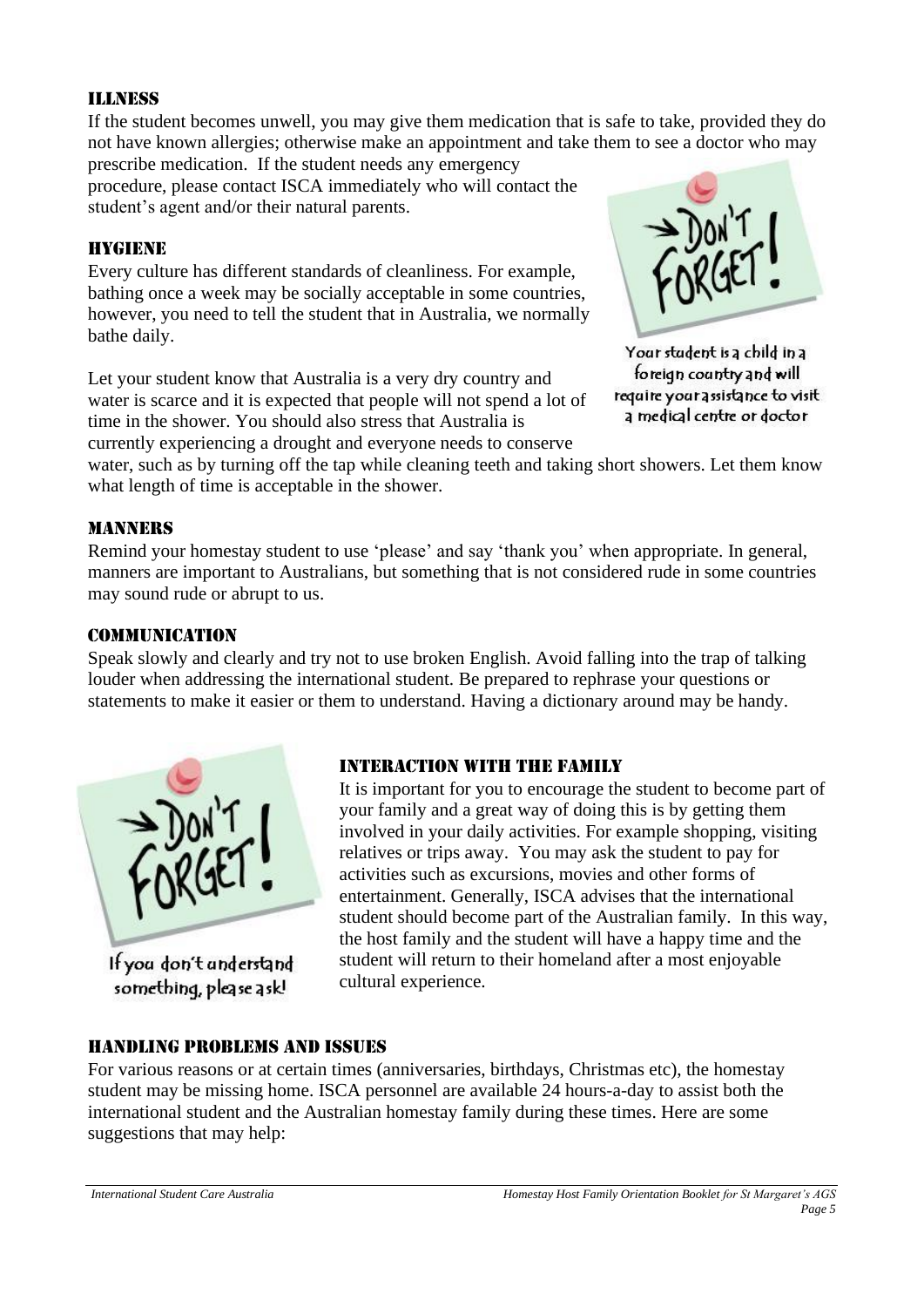- explain your daily routine to the homestay student in detail; and
- help the student to assimilate into your family life, not to isolate herself from other people during difficult times. Make yourself available for them.

# HOUSE RULES

If you're like most of us, you probably don't think about your house rules. They're so familiar to you that they're just part of your life. You will need to think about them and it's important to make clear what you expect from your student from the beginning. The more predictable you can make the student's environment, the less stressful his or her adjustment will be. The clearer you are in your own mind about what behaviour is important to you and why, the easier it will be to get your student to accept your (foreign to your student) patterns. You will also find it more comfortable for you to compromise on things that matter less.

# **CHORES**

The student is expected to help with housework just like other members of the family. Give the

student a roster or set of chores to help you with, like taking a turn in setting the table at night for the evening meal, washing and drying dishes and feeding the family pets. If other family members prepare their own lunch and breakfast, soon after your student arrives, encourage and show them how to also make their own. Speak with your homestay student to explain your household routine.



# **LAUNDRY**

Discuss your washing/laundry routine, eg the days of the week you do

laundry. If your student prefers to wash their own clothes, show them how, when and where to do so. We have found it is good for a student to do their own ironing.

# SAVING ELECTRICITY

Point out to the student that Australians are very energy-conscious and considerate of the environment. Ideas to assist your student to help save electricity are:

- Turning off the light in their room when they leave the room.
- Turning off a heater, fan or air conditioner when they leave the room. You may need to explain the use of these electrical items to the student.
- Turning off the television or stereo if they are the last one to leave the room.

# Mobile Phone

Please ask your student to keep the phone turned on at all times when out of the house, after school hours. Keeping the phone charged is important and ensure there is "credit" on the phone.

# Using the Internet

Please let them know your house rules for Internet usage. Encourage the student to seek permission from you and obey house rules regarding Internet use. Here are some helpful guidelines you may give your student:

- use only at the time that is appropriate and under the conditions allowed
- exercise caution with internet sites accessed by the student as accessing insecure sites,.
- avoid visiting sites which maybe considered inappropriate by the household.
- do not download any amounts of information, video streaming, music and flashcards on their laptop.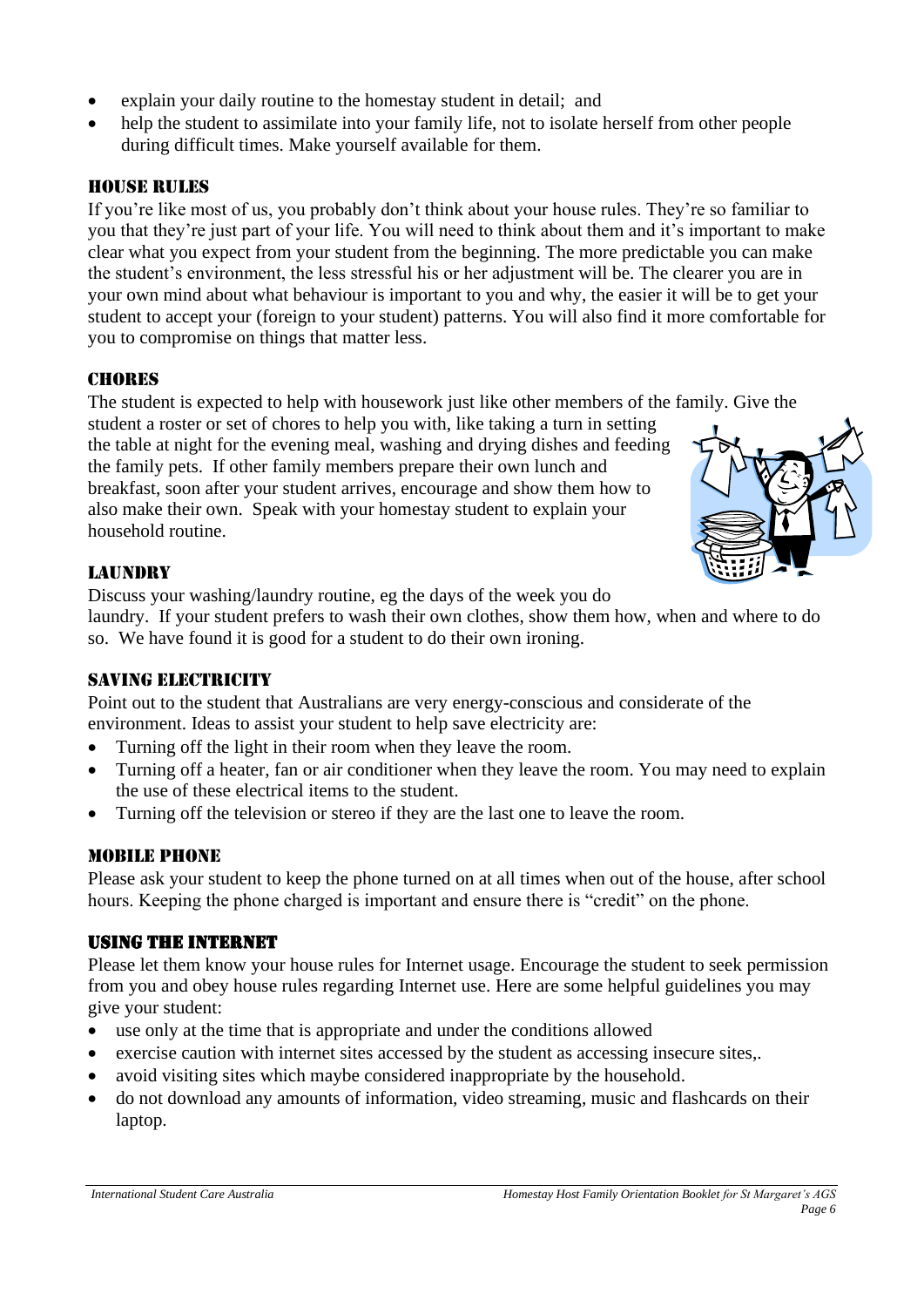#### **CURFEW TIMES**

During the school week, your student should travel home directly from school (perhaps a quick trip to the shops, if necessary) but basically, students should not be at a shopping centre for any length of time wearing their school uniform. From Sunday to Saturday nights, students should always be home by dark – 6.00pm (remembering this differs from Summer with the longer days to Winter with the shorter daylight hours);

If a special social activity is planned and approved by the school in advance (eg a birthday party with school friends), 10pm is the curfew time, and a student should be picked up rather than catch public transport from the venue. Prior to the activity, the host family should make contact with the person arranging the activity to ensure there will be suitable and adequate supervision, and obtain name/address and contact phone numbers;

#### Getting a lift from P plate driver

Because of safety issues, an international student may not drive as the passenger in a vehicle driven by any 'P' plate driver (including a member of your homestay family);

#### Going out with friends

When planning to go out with their friends, the student must always discuss and ask permission from the host family first. You may be asked to assist with transportation somewhere, so ask the student to ensure this is organised in advance if possible. Advise the student to call you if their arrangement changes at all.

As a rule of thumb, the same rules applicable to members of your household of similar age group are applicable to the Homestay student unless specified otherwise by the student's school or college.



When in doabt, ask yourself "if I had a daughter of this age, would I allow her to be out this btel\*

Remember, after all, the student is still a child and someone else's child. You are the person responsible for them, their protector and primary care giver, and must exercise all

precautions and safety standards as you would with members of your own family.

# TRAVEL – OVERNIGHT OR MORE

The homestay family MUST notify **ISCA and the school** to ensure the correct procedure has been followed and approval given by school to sleep away from the homestay family - even if it is just an overnight stay. Under current legislation, ISCA needs to keep track of your whereabouts at all times.

Irrespective of age (high school students who are under or over 18 years of age), sleepovers with friends is not encouraged. Unless prior arrangements have been made, forms signed and permission granted, students are not permitted to travel and stay overnight away from their homestay family home. ISCA also requires notification that a student will be away from their homestay family after the correct procedure has been followed and permission granted. The host family must be involved in the arrangements regarding transport, pick up etc. A day trip (eg to the Gold Coast) arriving home before dark is permitted. It is essential that you know where your student is at ALL times; If students wish to undertake any holiday travel during their program, they must notify, and provide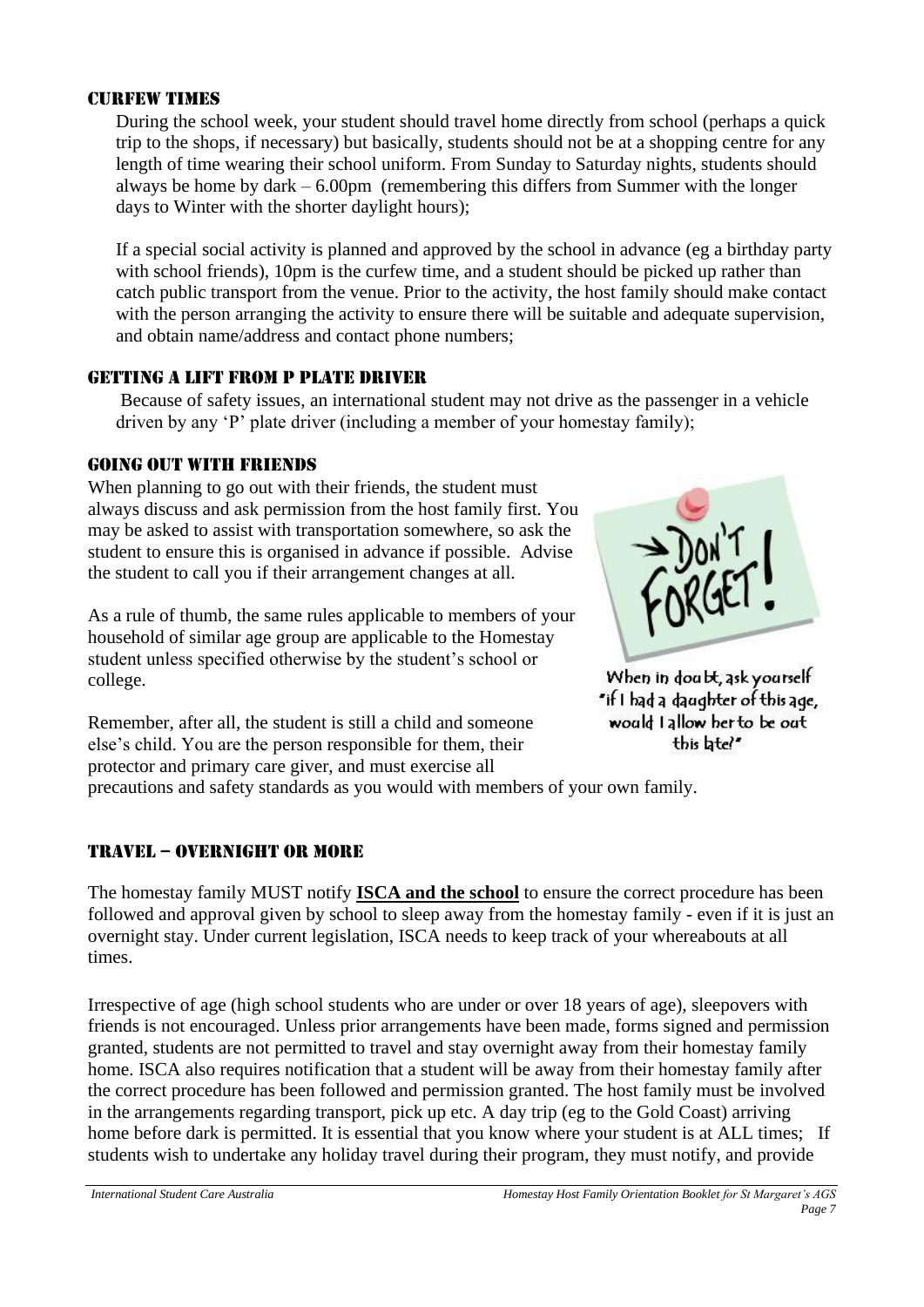details to, the staff at their school at least two weeks before they travel. If the school does not approve the travel for safety reasons, because it affects attendance, or creates a visa problem, permission will not be given, even if the natural parents have agreed in writing.

Students should ask the school for an "International Student Travel Request Form." This form needs to be signed by the student's parents, education agent (ie, ISCA), and the homestay family for all travelling requiring an overnight stay. This form should be lodged with the school's International Student Co-Ordinator at least two weeks before travelling. Students must provide contact details and a proposed itinerary as part of their travel request. The travel must then be approved by the school principal. Students must ensure that they return to school on time to start the new term.

# **Failure to comply with this procedure may result in the student's enrolment in school AND their student visa being cancelled.**

Examples of travel proposals that may be approved include travel:

- in supervised groups arranged by the student's educational agent, ISCA, the school or a commercial/volunteer organisation (e.g. church organisation)
- with their parents or a close relative approved by their parents
- with their host parents
- to stay with other approved ISCA / School host families

Examples of travel that will not be approved include travel:

- by hitchhiking
- Using an Uber
- **in a car driven by a person under the age of 18 years or any "P Plate" driver**
- solely in the company of under 21 years of age
- attending unsuitable events

# Family holidays

If you plan to take the homestay student away on a family holiday, please let ISCA know where you are going and how we can contact you should an emergency arise.

#### Visit by the student's natural parents

The student is expected to advise you in advance if and when their natural parents are planning to visit them. Please make an effort to meet with them if your busy routine permits.

#### Safety and security

- Hitch-hiking tell them it is NEVER safe to accept a lift from a stranger
- Mobile Phones make sure you exchange phone numbers with your student in case of an emergency. Remind your student to always keep credit on their phone; and to make sure the battery is charged to ensure contact can always be made.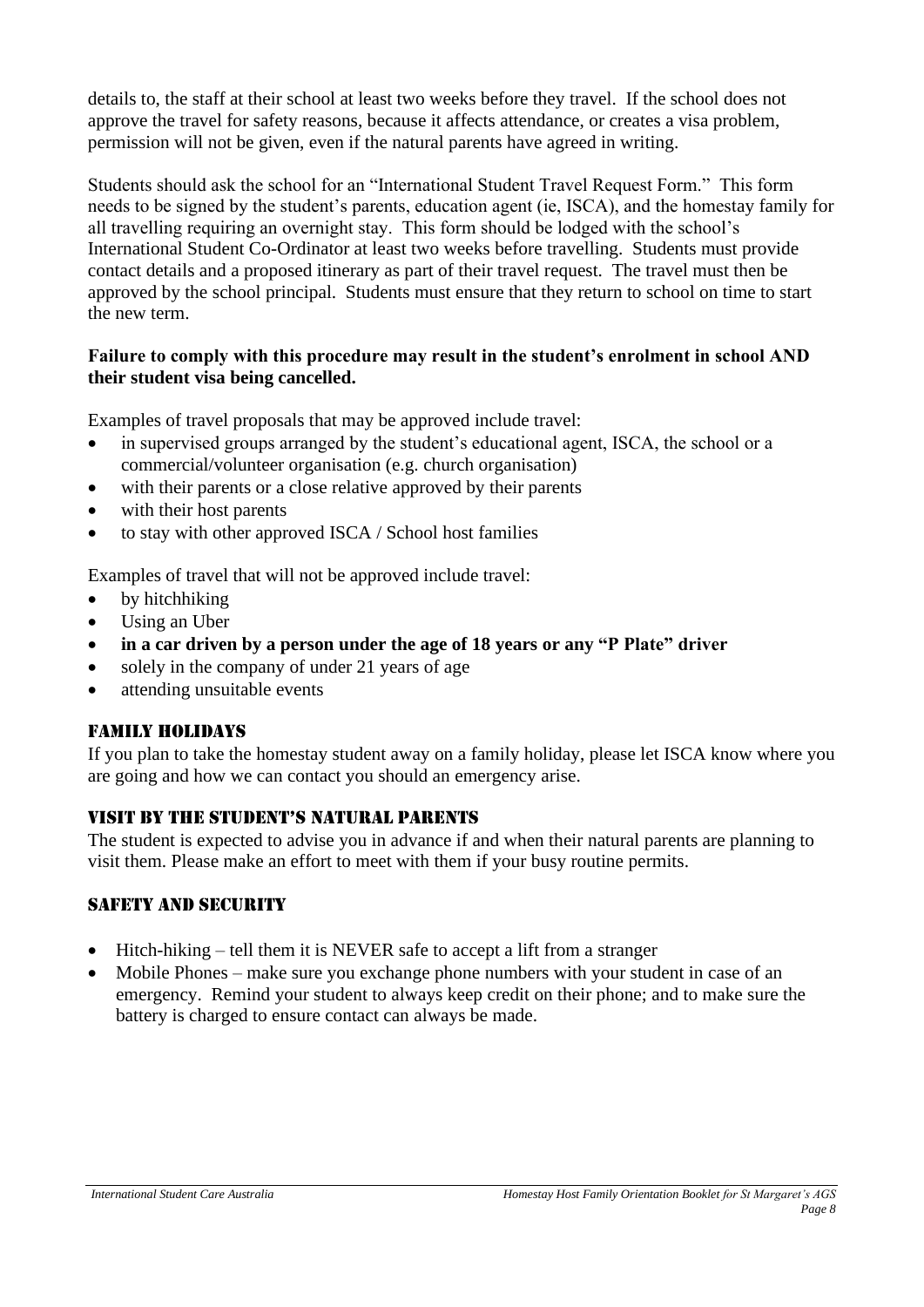# FINALLY, a CheCklist of must do's

| House key         | Give student a key to the house and explain any security system or<br>$\bullet$                                                       |
|-------------------|---------------------------------------------------------------------------------------------------------------------------------------|
|                   | measures                                                                                                                              |
|                   | Give student a slip of paper for the wallet with your name, address<br>$\bullet$<br>and phone number                                  |
| Town map          |                                                                                                                                       |
|                   | Take your student on a walking and driving tour of your<br>$\bullet$<br>community                                                     |
|                   | Bus/public transportation                                                                                                             |
|                   | Shopping                                                                                                                              |
|                   | School and Library                                                                                                                    |
|                   | Post Office                                                                                                                           |
|                   | Friends' homes                                                                                                                        |
|                   | If the student will be using a bike, go over the rules of riding                                                                      |
|                   | Help your student understand what to do if she gets lost                                                                              |
|                   | Make an informal map locating key places                                                                                              |
| House tour        | Common areas for all to use                                                                                                           |
|                   | $\bullet$                                                                                                                             |
|                   | Private areas which need permission                                                                                                   |
|                   | The bathroom (explain how things work)                                                                                                |
| Kitchen and meals | The laundry room and dirty laundry (who does it and when?)                                                                            |
|                   | What time are meals? What are your expectations about<br>$\bullet$                                                                    |
|                   | promptness?<br>Who fixes which meals?                                                                                                 |
|                   |                                                                                                                                       |
|                   | Does everyone make her own breakfast?                                                                                                 |
|                   | Who cleans up after meals?                                                                                                            |
|                   | What is okay to eat from the refrigerator?                                                                                            |
| Personal safety   | Where in the house may food be eaten?                                                                                                 |
|                   | Discuss thoroughly anything the student should be careful about,                                                                      |
|                   | such as walking home, carrying money, areas /times to avoid, etc<br>Keep ISCA's and host family's contact details in student's wallet |
|                   | ٠<br>and mobile                                                                                                                       |
|                   | Remind student to keep credit on mobile phone                                                                                         |
|                   | Remind student to always keep battery charged on mobile phone                                                                         |
|                   | Your neighbourhood will be different from your student's, so be                                                                       |
|                   | explicit.                                                                                                                             |
|                   | Explain the road rules, particularly crossing the road. Remember,                                                                     |
|                   | your student probably comes from a country where drivers drive                                                                        |
|                   | on the opposite side so tell them to look to the right, look to the                                                                   |
|                   | left, then look to the right again!                                                                                                   |
| Personal hygiene  | Baths and changing clothes need not be embarrassing topics if                                                                         |
|                   | they are approached early and in terms of your family's customs                                                                       |
|                   | In Australia it is normal for people to bathe daily                                                                                   |
|                   | <b>Important note:</b> please explain to your student that Australia is                                                               |
|                   | currently experiencing a severe drought and they are to conserve                                                                      |
|                   | water at all times. Tell them to take short showers and turn off the                                                                  |
|                   | tap while cleaning their teeth. Advise them of the Council's                                                                          |
|                   | current water restrictions.                                                                                                           |
| Chores            | Let your student know what you expect regarding her room                                                                              |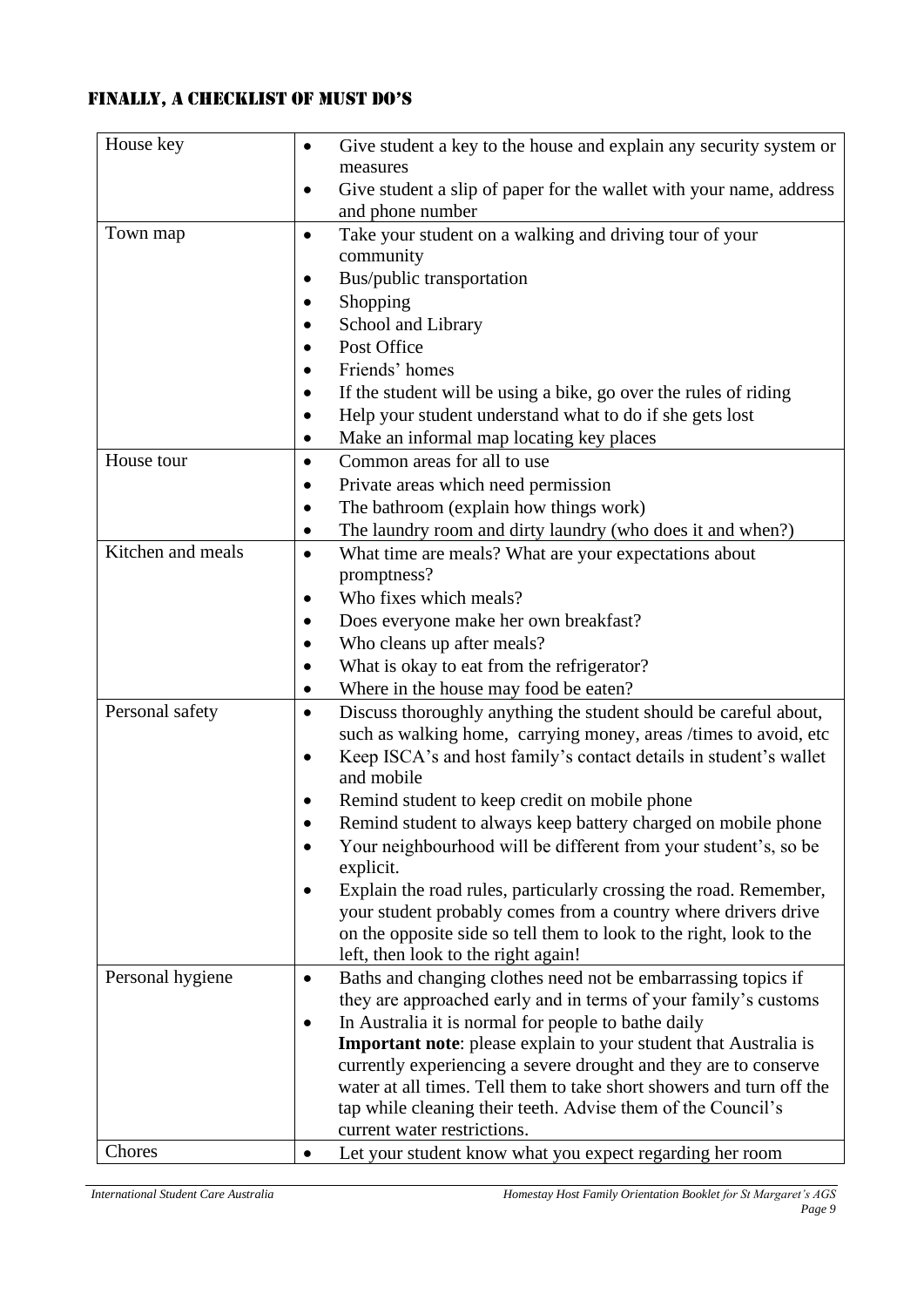|                  | If it's important to you, make clear that belongings are to be<br>picked up and the bed made daily<br>It is reasonable to expect that your student help with household                                                                                                                                                                                |
|------------------|-------------------------------------------------------------------------------------------------------------------------------------------------------------------------------------------------------------------------------------------------------------------------------------------------------------------------------------------------------|
|                  | chores. You may need to remind them!                                                                                                                                                                                                                                                                                                                  |
| Family schedule  | Go over your family routine carefully, in simple English, during<br>$\bullet$<br>the first few days and then again after a week. You may need to<br>remind your student about various things as they occur.<br>Write a sample typical daily schedule so that she knows when you<br>$\bullet$                                                          |
|                  | usually go to bed, get up and eat meals                                                                                                                                                                                                                                                                                                               |
|                  | Does your weekend routine differ from weekdays? Do you attend                                                                                                                                                                                                                                                                                         |
|                  | church or other place of worship? Do you sleep late?<br>Think about how you expect your student to fit into your schedule<br>so you have enough hot water and bathrooms to accommodate                                                                                                                                                                |
|                  | early schedules.                                                                                                                                                                                                                                                                                                                                      |
| Money management | Help your student open a bank account and explain where the<br>$\bullet$<br>nearest ATMs are located                                                                                                                                                                                                                                                  |
|                  | Each student is expected to have spending money                                                                                                                                                                                                                                                                                                       |
|                  | Help your student to make decisions on how to spend money and                                                                                                                                                                                                                                                                                         |
|                  | what to buy                                                                                                                                                                                                                                                                                                                                           |
| Religion         | Find out what your student wants to do about religious<br>$\bullet$<br>observance. If he or she does not want to attend church, this must<br>be her choice                                                                                                                                                                                            |
|                  | An interesting alternative could be for your student to visit a<br>variety of churches or places of worship, not necessarily as a<br>religious experience, but as an intellectual or cultural one. If he or<br>she is interested, you may be able to make arrangements through<br>friends of other faiths or by inquiring at different local churches |
|                  | It may prove enjoyable and educational for your student to<br>$\bullet$<br>participate in youth groups or social activities in a church or place<br>of worship.                                                                                                                                                                                       |
| School           | Assist your student to get school uniforms and books when she<br>first arrives. Advise them to buy second-hand uniforms if<br>possible.                                                                                                                                                                                                               |
|                  | Show your student the route to school or accompany them for the<br>first couple of days until they are familiar with the route                                                                                                                                                                                                                        |
|                  | Be available to attend special school functions, parent teacher                                                                                                                                                                                                                                                                                       |
|                  | interviews, musical evenings, etc.                                                                                                                                                                                                                                                                                                                    |
| Medical          | Book an appointment with a local doctor and take your student to<br>$\bullet$<br>the doctor's surgery if they require medical assistance. Please do<br>not expect the student to get there on her own.                                                                                                                                                |
|                  | Take appropriate action when a student is not recovering from<br>what may appear to be even mild symptoms of illness $-$ it could<br>be more serious than you think.                                                                                                                                                                                  |